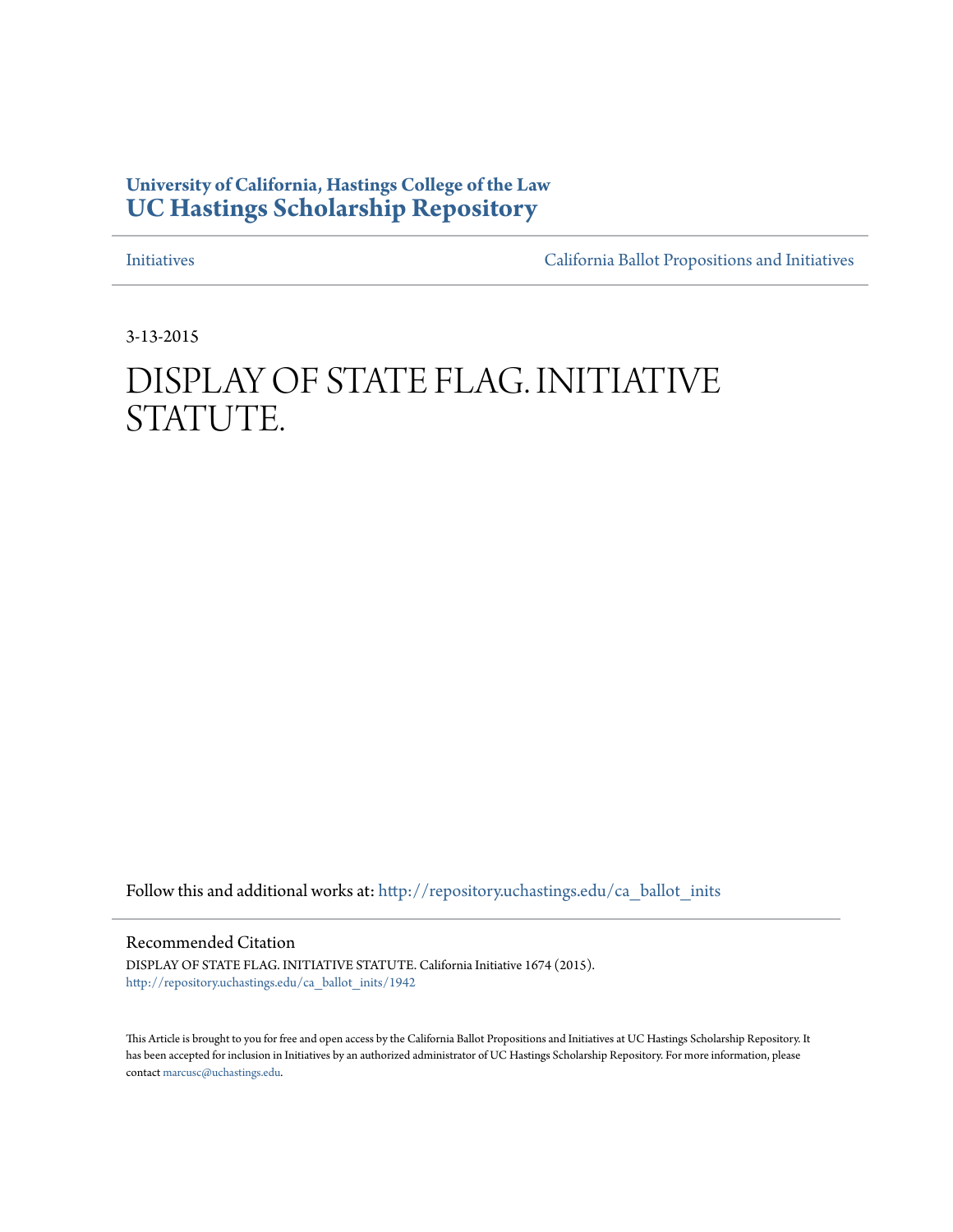**15-0011** 



INITIATIVE COORDINATOR **ATTORNEY GENERAL'S OFFICE** 

Ms. Ashley Johansson Initiative Coordinator Office of the Attorney General 1300 "I" Street Sacramento, CA 95814-2919

Re: Request for Title and Summary for Proposed Initiative

Pursuant to Article II, Section 10(d) of the California Constitution, this letter respectfully requests that the Attorney General prepare a circulating title and summary of the enclosed proposed statewide initiative: "The California National Flag Act" which amends and replaces Sections 430, 431, 432, and 436 of Chapter 3 of Division 2 of Title 1 of the California Government Code, with the text relating to the display of the California flag in position of first honor.

Also enclosed are the required signed statements pursuant to California Elections Code sections 9001 and 9608, and a check in the amount of \$200.

Please direct all inquiries and correspondence regarding this proposed initiative to:

Louis J. Marinelli President, Sovereign California  $LJMarinelli@SovereignCA.org$ Sovereign California (FPPC ID: 1373550) P.O. Box 121165 San Diego, California 92112-1165

Thank you for your time and attention to this matter.

Sincerely,

Signature of Proponent

 $Louis$  J. Marineli Printed Name

March 24, 2015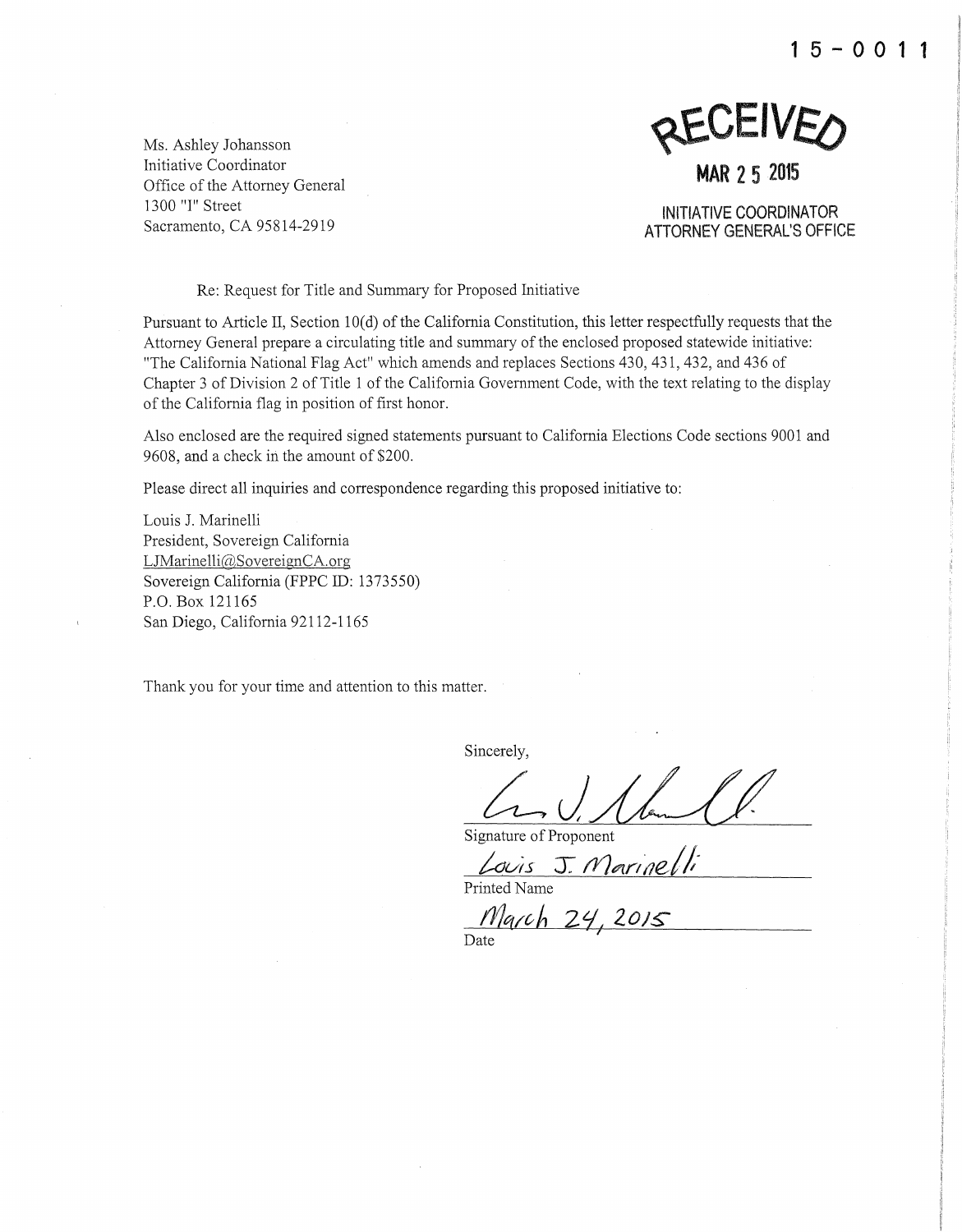The People of the State of California make the following declarations:

Whereas the United States flag is not a universal symbol of freedom, justice, or equality in the world;

Whereas the United States flag represents imperialism to many emigrants in California;

Whereas California has the most robust direct democracy in the United States of America;

Whereas a constitutional amendment granting women the right to vote was first proposed by U.S. Senator Aaron A. Sargent of California more than forty years before the United States of America- the land of the free- ratified it at the national level;

Whereas California granted women the right to vote years before the United States of America - the land of the free - adopted the Nineteenth Amendment at the national level.

Whereas California granted marriage equality for same-sex couples in 2008 while the United States of America- the land of the free -has yet to do so at the national level;

Whereas California has reduced its prison population while the United States of America – the land of the free – has the second highest prisoner incarceration rate in the world;

Whereas California repealed anti-miscegenation laws nearly two decades before the United States of America- the land of the free- struck down these laws in *Loving v. Virginia* in 1967.

Whereas California had the first successful school desegregation case in Lemon Grove, California in the early 1930s, more than two decades before the United States of America- the land of the free- struck down segregation laws in *Brown v. Board of Education of Topeka* in 1954;

Whereas California's Bear Flag is not associated with America's colonialism, America's military and economic imperialism, America's foreign wars, America's use of nuclear weapons on civilian populations, America's self-imposed role as the global police, America's strategy of regime change, America's covert military and intelligence operations, America's war crimes including the use of torture, or America's hypocritical international rhetoric on human rights while minorities in America continue to be discriminated against;

Whereas California's Bear Flag is associated with diversity, equality, international cooperation, environmentalism, democracy, and transparency;

Whereas in the words of California Governor Brown, California is "a separate nation";

Whereas every nation needs its own national flag;

An Initiative to amend and replace Sections 430, 431, 432, and 436 of Chapter 3 of Division 2 of Title 1 of the California Government Code, with the following text relating to the display of the California flag in position of first honor as the national flag of California, is hereby submitted with a request for circulating title and summary.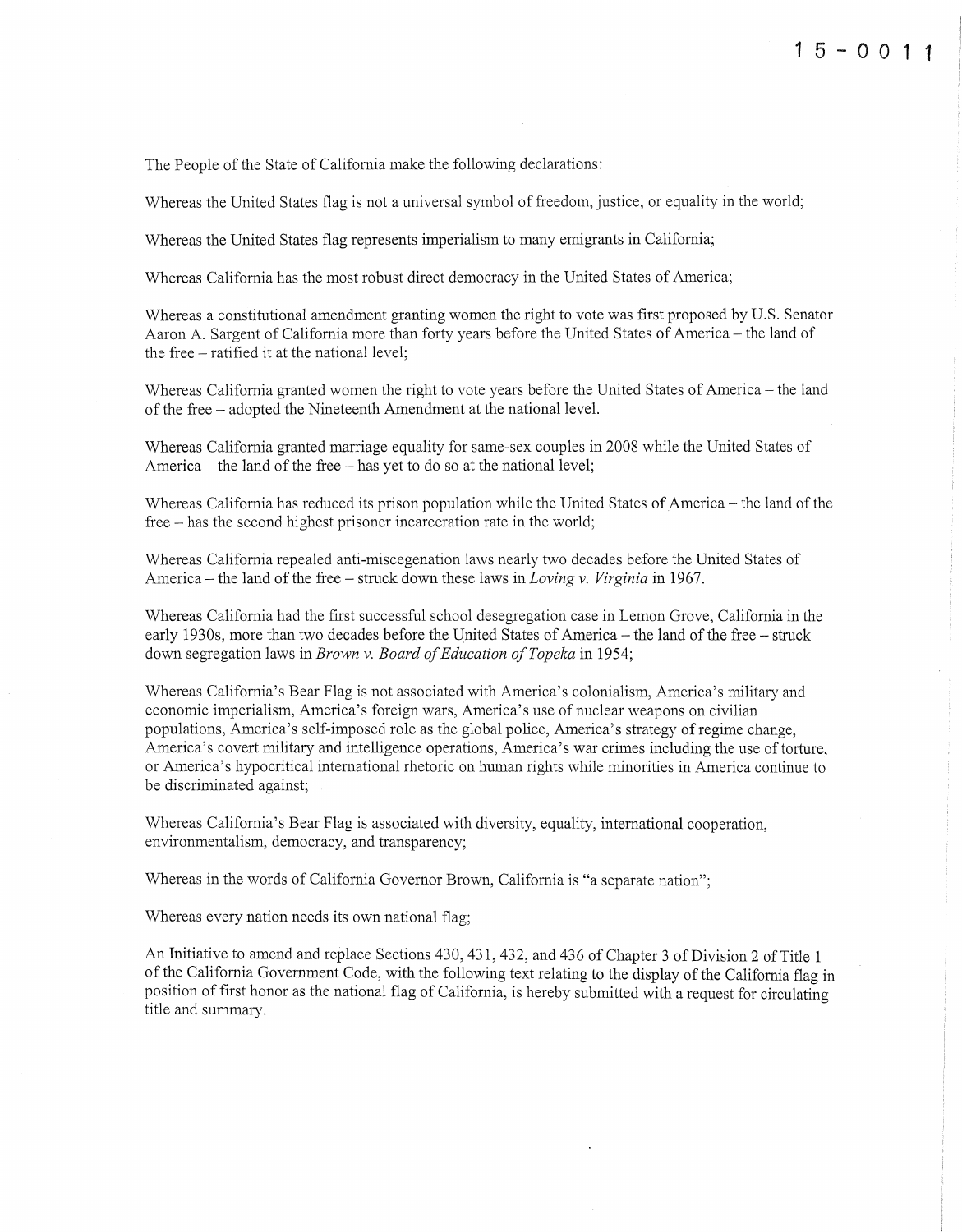## GOVERNMENT CODE-GOY TITLE 1. GENERAL [100 - 7914]

### DIVISION 2. STATE SEAL, FLAG, AND EMBLEMS [399- 447]

#### $CHAPTER$  3. Display of Flags  $[430 - 439]$

#### 430.

The Flag of the United States and the State Flag (the California Bear Flag) shall be prominently installed, displayed, and maintained in the following places, with State Flag displayed in position of first honor:

(a) In the courtrooms of all courts of the State.

(b) In all rooms where any court or any county, or municipal commission holds any sessions.

#### 431.

The Flag of the United States and the State Flag shall be prominently displayed during business hours upon or in front of the buildings or grounds of or at each of the following places, with the State Flag displayed in position of first honor:

(a) Each public building belonging to the State, a county, or a municipality.

(b) At the entrance and exit of every state park.

(c) At the entrance or upon the grounds of each campus of the University of California.

 $(d)$  At the entrance or upon the grounds or upon the administration building of every university, college, high school, and elementary school, both public and private, within the State.

or at every agricultural inspection station just inside California and located on every leading into California.

(f) At the entrance of or within every state highway maintenance station where personnel reside or are on duty at the time necessary to raise and lower the Flag.

#### 432.

The Flag of the United States and the Flag of the State shall be prominently displayed during any and all games and performances of every kind which take place in a coliseum, stadium, bowl, or other open air sites, and at all race tracks where racing is being conducted, with the State Flag in position of first honor.

#### 436.

Where the National and State Flags are used, they shall be of the same size. If only one flagpole is used, the State Flag shall be above the United States Flag and the United States Flag shall be hung in such manner as not to interfere with any part of the State Flag. At ali times the State Flag shall be placed in the position of first honor.